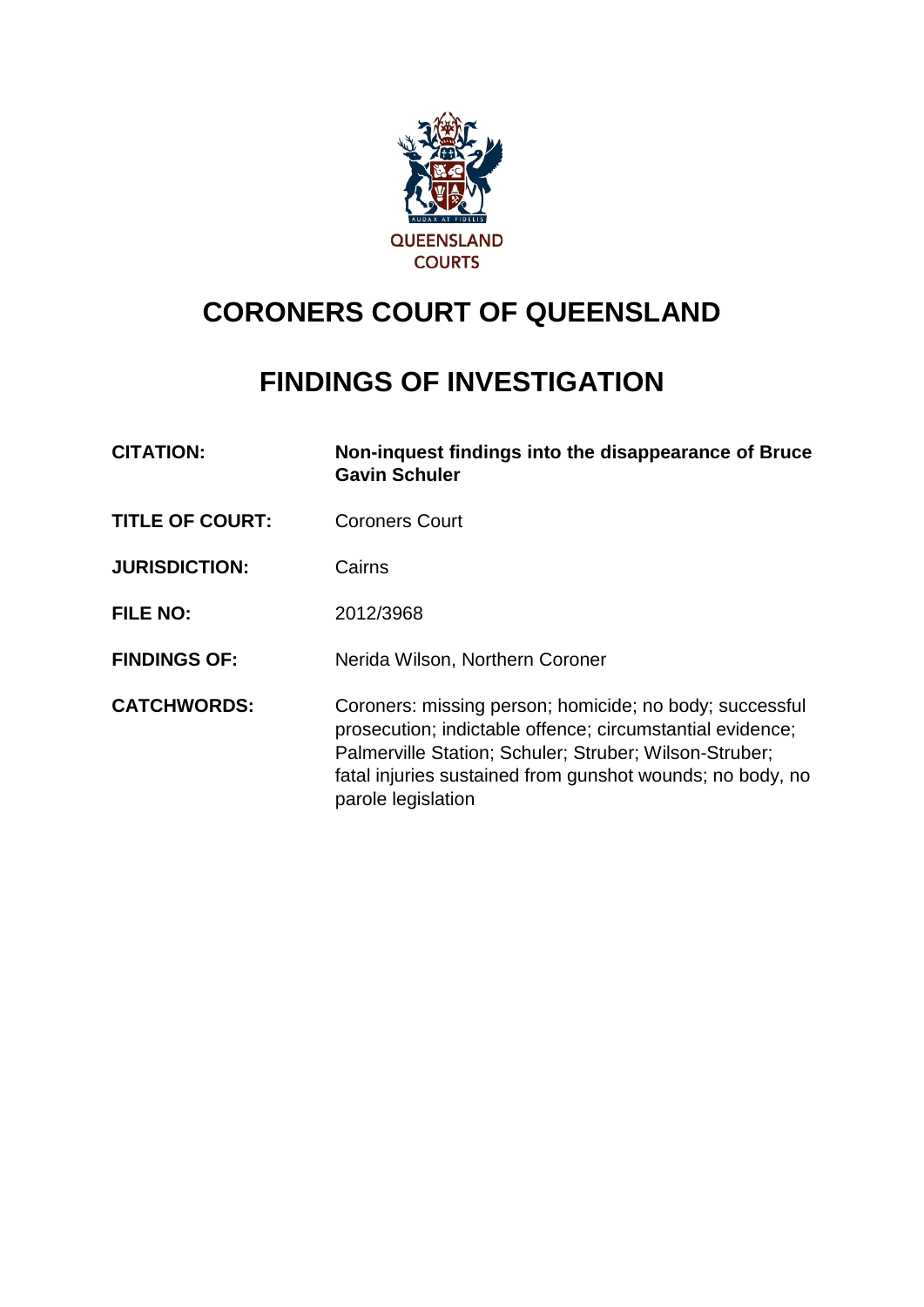# **PUBLICATION OF THESE FINDINGS**

1. I have decided not to hold an inquest into the circumstances of Bruce Gavin Schuler's death because my coronial investigation has revealed sufficient information to enable me to make findings about his death. I have published these non-inquest findings in the public interest.

# **FINDINGS REQUIRED BY S 45**

2. I make the following findings, pursuant to s 45 of the *Coroners Act 2003* (Qld):

| a.          | Identity of the deceased - | The deceased is Bruce Gavin Schuler.                                                                                                                                                           |
|-------------|----------------------------|------------------------------------------------------------------------------------------------------------------------------------------------------------------------------------------------|
| b.          | How he died -              | Bruce Gavin Schuler is likely to have died from<br>shotgun wounds inflicted by Stephen Struber<br>and/or Dianne Rose Wilson-Struber. The<br>precise circumstances of his death are<br>unknown. |
| $C_{\cdot}$ | Place of death -           | Bruce Gavin Schuler's body has not been<br>found. He is likely to have died at Palmerville<br>Station, Palmerville, in the state of Queensland.                                                |
| $d_{\cdot}$ | Date of death -            | Bruce Gavin Schuler is likely to have died on 9<br>July 2012.                                                                                                                                  |
| е.          | Cause of death -           | The medical cause of Bruce Gavin Schuler's<br>death is likely to have been fatal shotgun<br>wounds.                                                                                            |

# **EVIDENCE**

3. These findings have been informed by the evidence contained within a coronial brief prepared by the Queensland Police Service. The brief of evidence was prepared by the investigating officer, Detective Senior Constable Alina Bell and Detective Sergeant Brad McLeish. I have also relied on the evidence obtained from the transcripts of the Supreme Court criminal trial *R v Struber; R v Wilson-Struber* [2016] QCA 288.

# **BACKGROUND**

- 4. On 9 July 2012, 48-year-old Bruce Gavin Schuler went missing from Palmerville Station where he was camping and gold detecting with friends.
- 5. Mr Schuler lived in Mareeba with his wife of 27 years, Fiona Splitt. He and Ms Splitt are the parents of two adult children. Mr Schuler was a builder and a small business owner.
- 6. Stephen Struber and Dianne Wilson-Struber were charged and convicted in the Supreme Court of Queensland at Cairns for the murder of Bruce Schuler.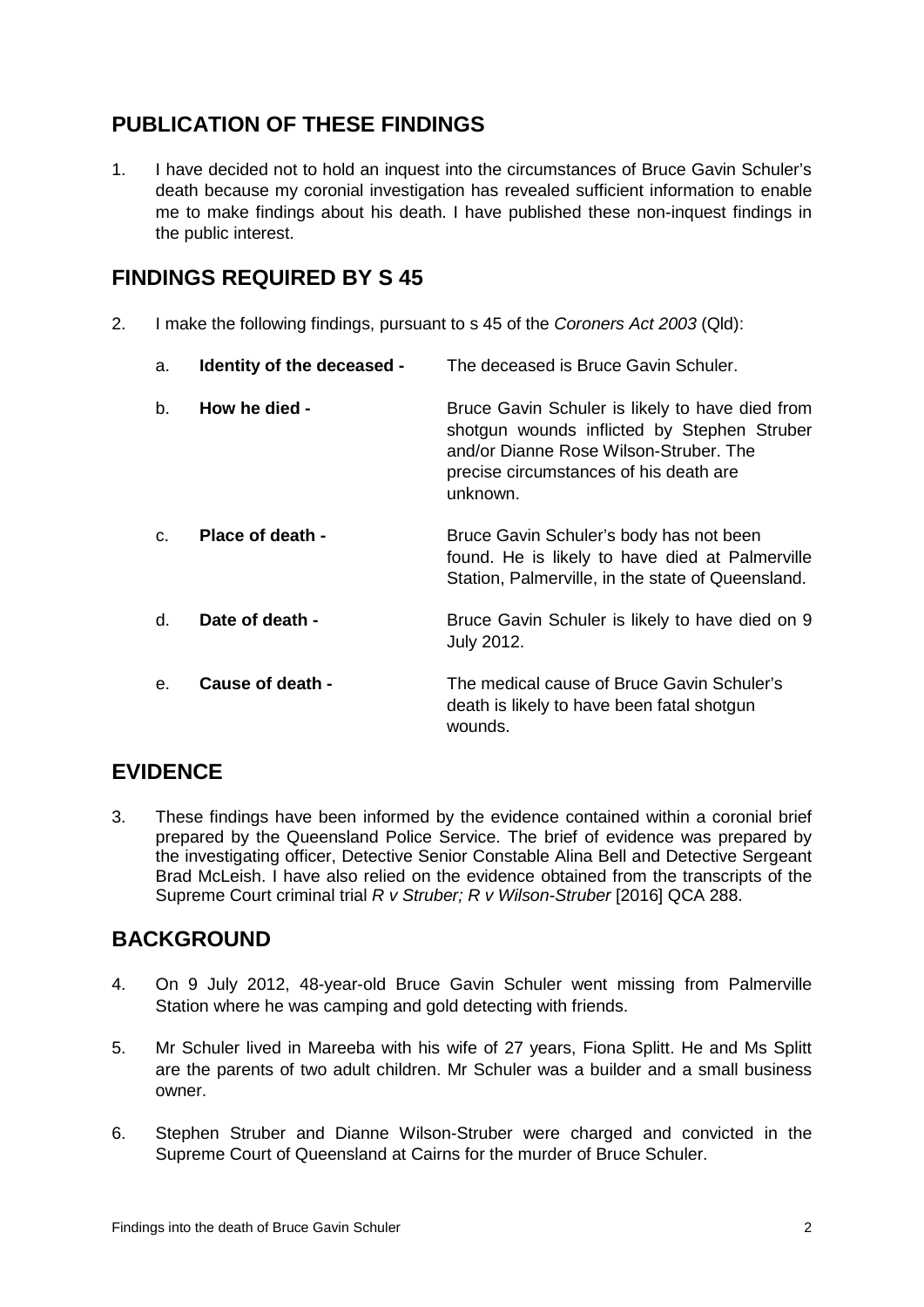7. Mr Schuler's body has not been located.

#### **CIRCUMSTANCES LEADING TO MR SCHULER'S DISAPPEARANCE**

- 8. On 8 July 2012, Bruce Schuler, Daniel Bidner, Tremain Anderson, and Kevin Groth travelled from Maytown to the Palmer River Crossing. The Palmer River Crossing is situated on Palmerville Station, a 1360km2 cattle station, approximately 208km north west of Cairns, North Queensland.
- 9. Mr Bidner and Mr Groth travelled to Palmerville Station with Mr Schuler in his Nissan Patrol dual cab utility. Mr Anderson travelled separately on his motorcycle. The men hid their vehicles in a dry creek bed and set up camp in the creek bed to avoid being detected by the station owners. The Palmerville Station owners were Mr Struber and Ms Wilson-Struber. Mr Bidner's prior recent contact with the owners had been unpleasant, which he described later to police as aggressive.
- 10. On 9 July 2012 at about 7:30am, the men began gold detecting. They walked along the Palmer River towards the station homestead. Mr Schuler had with him his gold detector, Bose headphones fitted to the detector, a pick, and a Garmin GPS. He was in the company of his dog, 'Red'. The men separated and were spread out.
- 11. At around 10:00am, Mr Anderson, Mr Groth, and Mr Bidner, from separate vantage points, saw a tan coloured Toyota utility drive along a track adjacent to the dry gully where Mr Schuler was prospecting.
- 12. The observations and evidence of Mr Bidner are summarised as follows:
	- a. He recognised that the vehicle belonged to Stephen Struber and he observed Dianne Rose Wilson-Struber in the passenger seat;
	- b. He saw Ms Wilson-Struber gesture towards the gully where Mr Schuler was located gold detecting;
	- c. He observed Ms Wilson-Struber get out of the utility, flip the back seat, and pull out what he later described as a black stick, which he believed to be a long-range rifle;
	- d. He saw Ms Wilson-Struber move her hand in an up and down motion whilst holding what he believed to be the rifle:
	- e. As Mr Bidner moved away to avoid the danger, he heard a gunshot; and
	- f. 10 -15 minutes later, he heard a second gun shot.
- 13. The observations and evidence of Mr Anderson are summarised as follows:
	- a. He observed Stephen Struber driving the utility on the track adjacent to where he knew Mr Schuler was prospecting;
	- b. As Mr Anderson ran from the area, he heard a gunshot;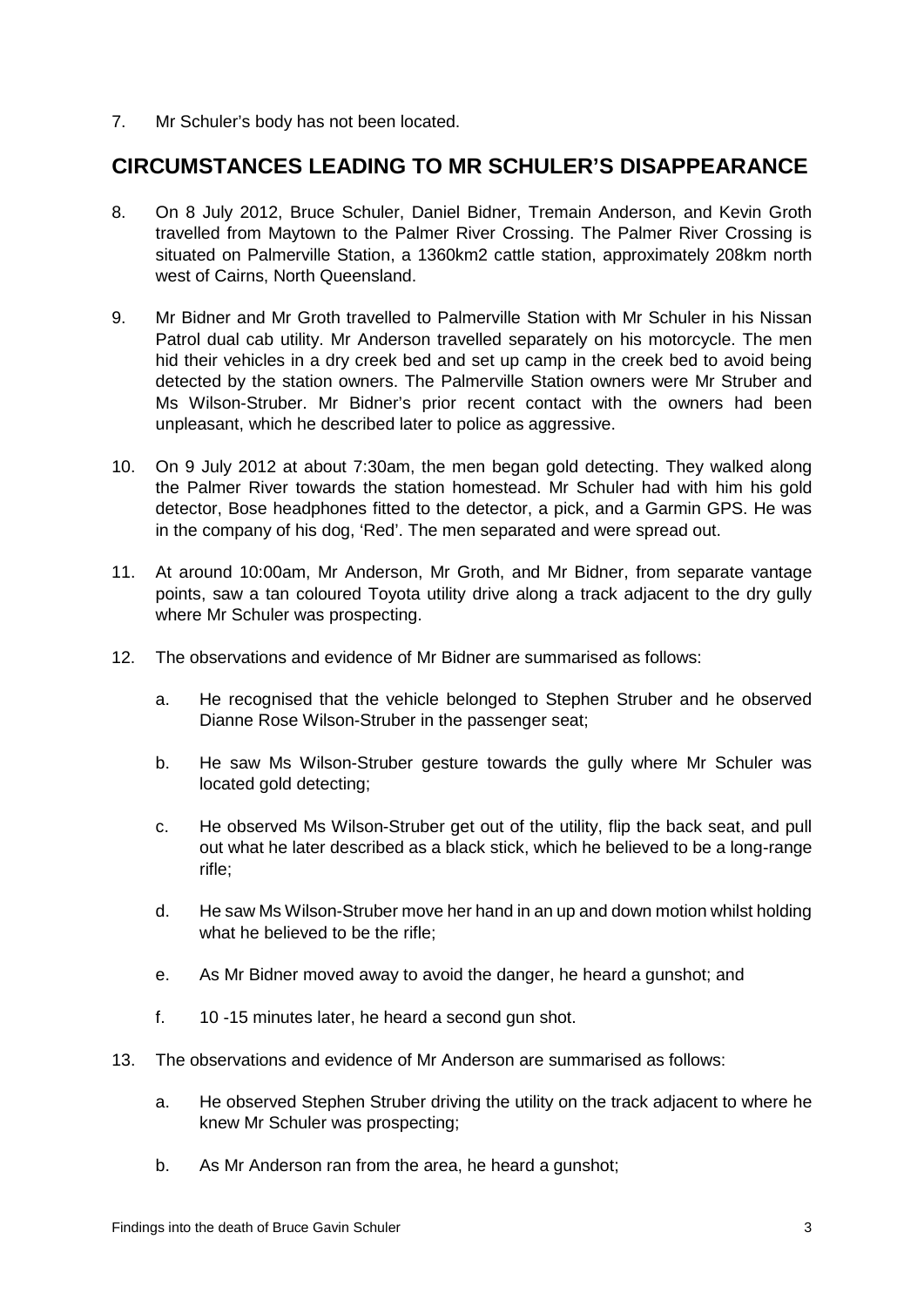- c. He later heard the vehicle's engine start up again; and
- d. 15 minutes later, he heard a second gunshot.
- 14. The observations and evidence of Mr Groth can be summarised as follows:
	- a. He saw the roof of the utility drive towards the area where Mr Schuler was prospecting;
	- b. He hid and heard a gunshot;
	- c. He ran, and as he did, he heard a sound he later described as, "like something being thrown into the back of the utility"; and
	- d. He heard a second gun shot approximately 10-15 minutes later.

# **RETURN TO THE CAMPSITE**

- 15. Mr Bidner and Mr Anderson returned to the campsite at around 11:00am on 9 July 2012. Mr Schuler's dog, Red, was also there. The satellite phone was locked in Mr Schuler's vehicle and they did not have the keys to the vehicle.
- 16. Mr Bidner rode the motorcycle to his property in Maytown and returned in his Nissan utility. By that time, Mr Groth had returned to the campsite.
- 17. At approximately 4.30pm, the men left a note on Mr Schuler's vehicle and returned to Mr Bidners' property at Maytown.
- 18. Mr Anderson called Palmerville Station Homestead at 6:16pm and 6:19pm and left a voicemail advising that he had heard shots, and would call the police if he did not hear from Mr Schuler within the half hour.
- 19. The police later established that the messages had been retrieved at the Homestead.
- 20. Mr Groth contacted Bruce Parker who knew the owners of Palmerville Station (Mr Struber and Ms Wilson-Struber) and he asked Mr Parker to call the station. Mr Parker did so at 7:05pm and left a voicemail message.
- 21. At 7.13pm on 9 July 2012, Mr Anderson and Mr Bidner reported Mr Schuler missing to the Laura Police.

# **POLICE SEARCH AND INVESTIGATION**

22. A police search for Mr Schuler commenced on 10 July 2012. Special Emergency Response Team members were deployed to the area. Search warrants were executed at the Palmerville station homestead where Mr Struber and Ms Wilson-Struber were located. Both denied seeing anyone on the property in the 48 hours prior, and both denied using firearms the day prior.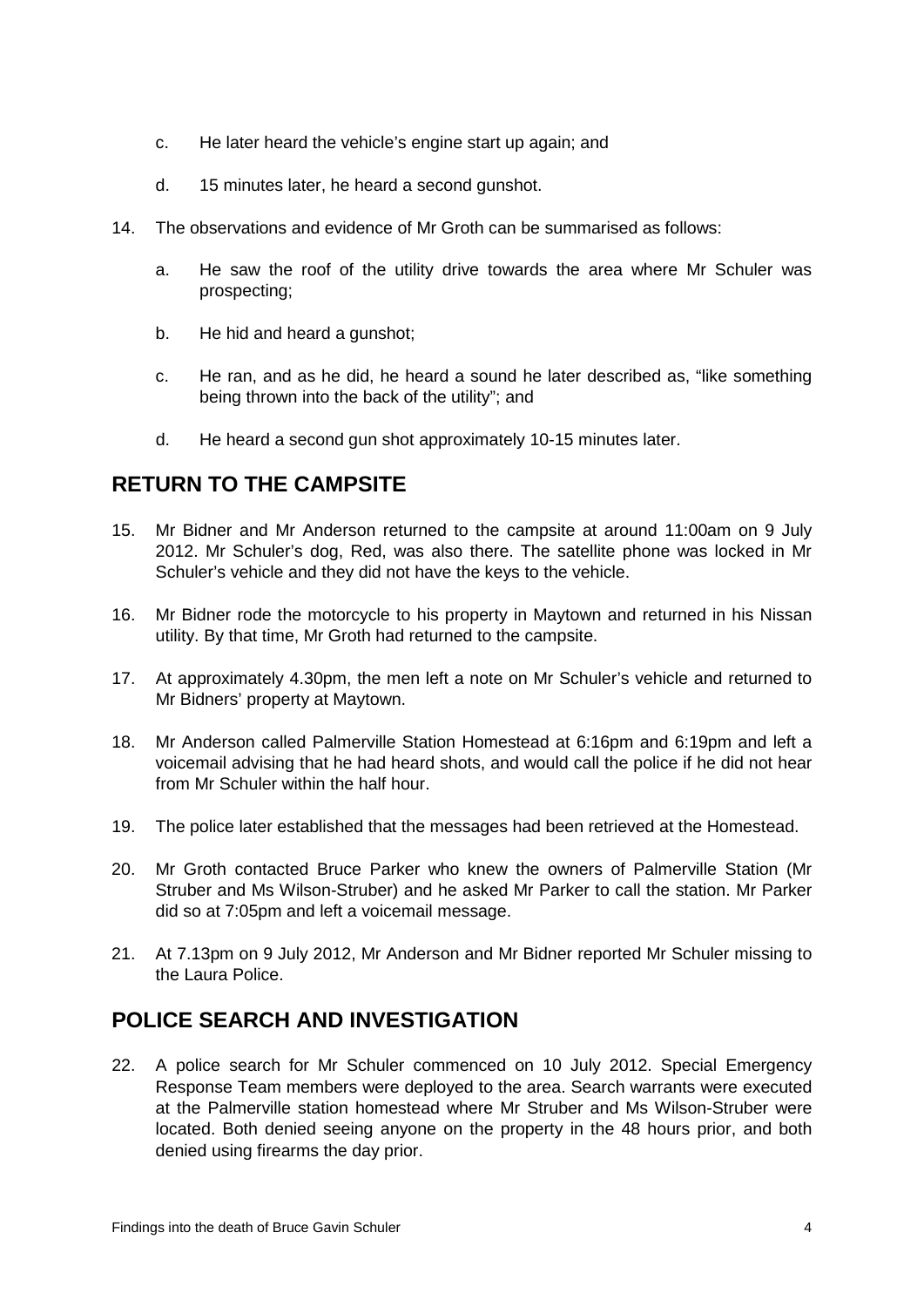- 23. Mr Struber and Ms Wilson-Struber were arrested for the murder of Mr Schuler. A forensic examination did not reveal any evidence of interest to police. Mr Struber and Ms Wilson-Struber did not participate in a record of interview. They were released without charge.
- 24. Palmerville Station was declared a crime scene and a large-scale ground, air, and water search was undertaken utilising State Emergency Service volunteers, and Queensland police (including dive squad, stock squad, trail bike riders and general duties officers).
- 25. The following items were located during the search:
	- a. Cow pats with tyre impressions consistent with the vehicle driven by Mr Struber on 9 July 2012;
	- b. Burnt patches of grass where Mr Schuler was last seen;
	- c. Two pieces of twine containing Mr Schuler's DNA;
	- d. Small pieces of metal in blood stained grass;
	- e. Damaged trees, consistent with recent vehicle damage;
	- f. A broken termite mound containing marks, consistent with marks matching the undercarriage of Mr Struber's vehicle in a location where Mr Schuler was last seen;
	- g. Tyre marks from the top of the gully leading to a fire, approximately 100m from where Mr Schuler was last seen;
	- h. Mr Schuler's DNA located on a blood stained leaf, a white film canister, and four partially burnt matches; and
	- i. Spent projectiles in blood stained grass.
- 26. The police were unable to account for a .357 handgun or a .22 bolt-action rifle registered to Mr Struber. They were also unable to account for a .22 lever action rifle registered to Ms Wilson-Struber's brother, George Wilson.
- 27. Police established that Ms Wilson-Struber made an anonymous telephone call to the Palmerville Station homestead from a payphone in Mareeba three days after Mr Schuler disappeared, whilst the police were conducting a search of the station. Ms Wilson-Struber advised the officer who answered the phone that the police were looking in the wrong spot and that they should be looking "12-15km east".
- 28. The police investigation was complex and thorough.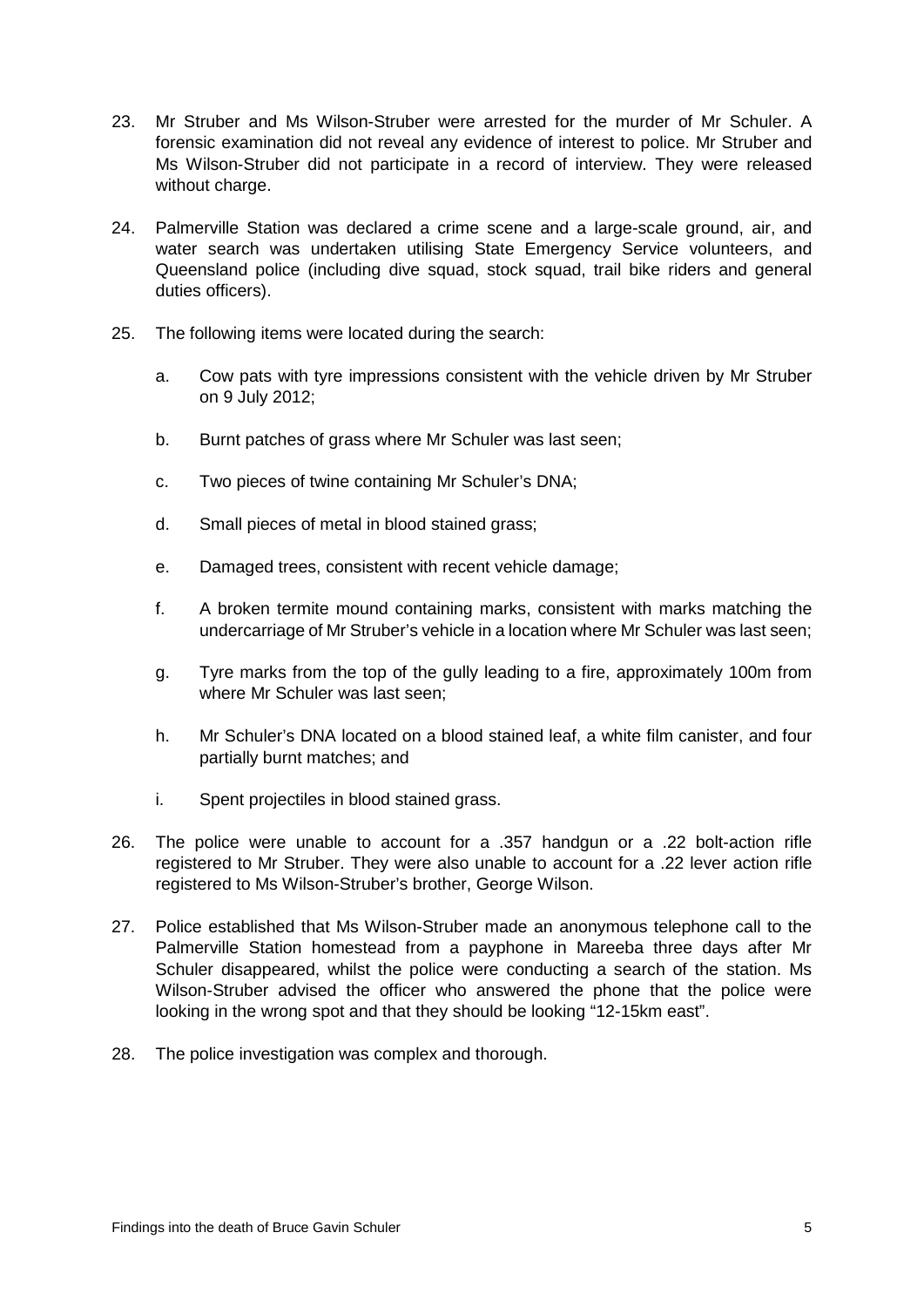# **CRIMINAL PROCEEDINGS**

- 29. On 30 October 2012, the police attended Palmerville Station and arrested Mr Struber and Ms Wilson-Struber. They were charged with the murder of Bruce Schuler and misconduct of a corpse. They refused to participate in a record of interview and were released after a successful bail application before the Supreme Court of Queensland.
- 30. During the criminal trial, the presiding judge, Henry J, and all members of the jury were taken to Palmerville Station to view the location of where the relevant events unfolded.
- 31. Mr Struber gave evidence in his own defence at trial. Ms Wilson-Struber did not.
- 32. On 24 July 2015, Mr Struber and Ms Wilson-Struber were convicted in the Supreme Court of Queensland at Cairns for the murder of Bruce Schuler. They were both sentenced to life imprisonment.
- 33. Mr Struber and Ms Wilson-Struber appealed their convictions to the Supreme Court of Queensland Court of Appeal. Mr Struber further appealed to adduce new evidence. The joint appeal was heard by Margaret McMurdo P, Philippides JA, and North J on 31 May 2016.
- 34. On 11 November 2016, the Queensland Court of Appeal delivered judgment dismissing all appeal grounds.
- 35. Mr Struber sought special leave in the High Court of Australia on 12 May 2017 but he was refused leave to appeal.

#### **NO BODY – NO PAROLE LEGISLATIVE AMENDMENT**

- 36. On 13 October 2015, Mr Schuler's wife, Fiona Splitt, lodged a paper petition and an electronic petition with a total of around 8,775 signatures to the Queensland Parliament advocating a 'no body, no parole' rule.
- 37. After a number of submissions and a public hearing, the *Corrective Services (No body, No parole) Amendment Bill 2017* was passed in the Queensland Parliament on 8 August 2017 and assented on 25 August 2017. The legislation has retrospective effect.
- 38. Mr Struber and Ms Wilson-Struber have to date remained silent as to their involvement in the death of Mr Schuler and as to the location of his body.

# **CONCLUSION**

39. There is no evidence that Mr Schuler returned to the campsite in the creek bed at Palmerville Station. His dog returned to the site without him. Since 9 July 2012, there has been no activity in relation to Mr Schuler's bank accounts. He has not communicated with his family. Traces of Mr Schuler's DNA and blood were located in proximity to where two gunshots were heard by three separate people. Mr Schuler's vehicle remained at the campsite.